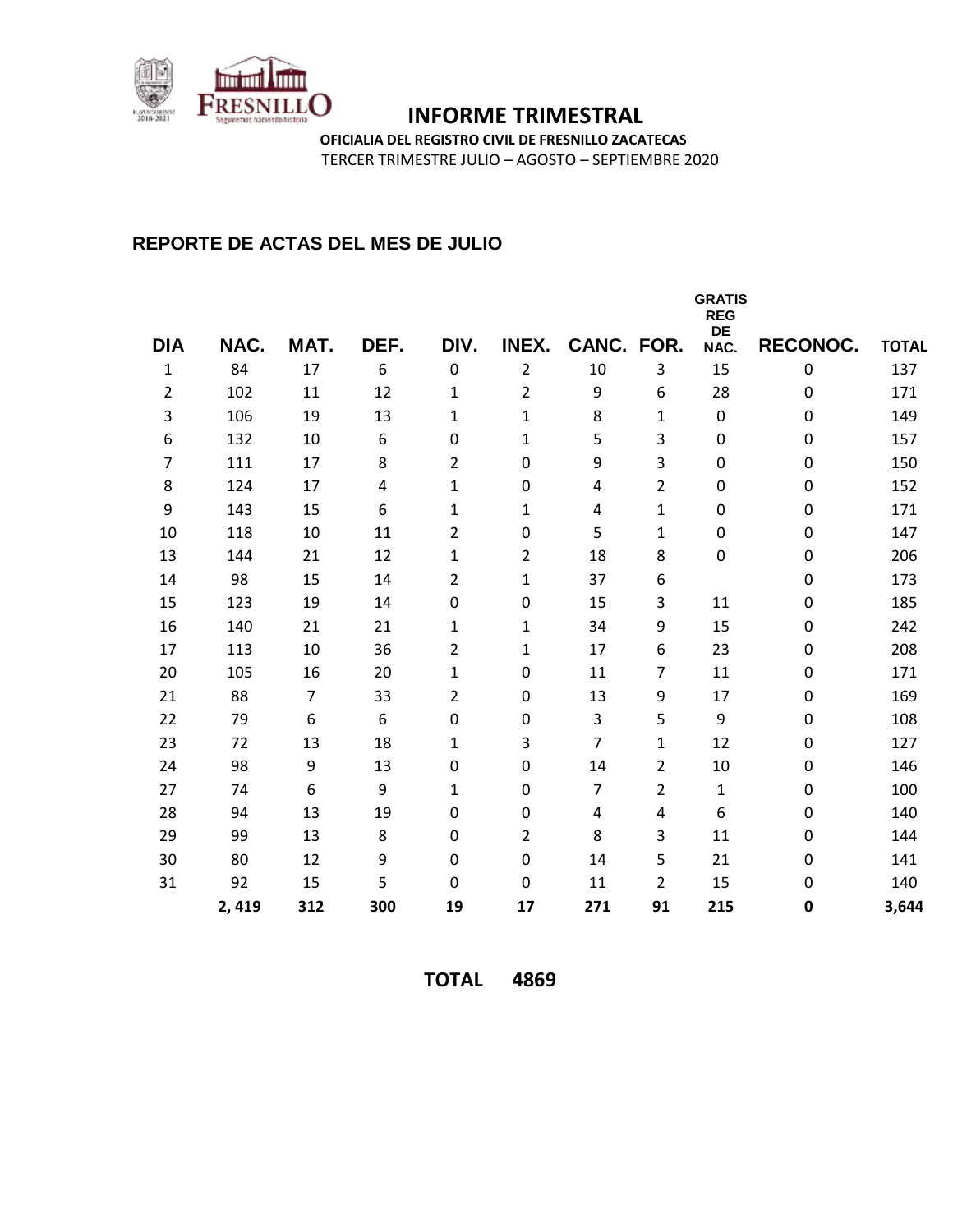

**OFICIALIA DEL REGISTRO CIVIL DE FRESNILLO ZACATECAS**

TERCER TRIMESTRE JULIO – AGOSTO – SEPTIEMBRE 2020

#### **REPORTE DE ACTAS DEL MES DE AGOSTO**

|            |      |      |      |                  |                |            |     | <b>GRATIS</b><br><b>REG</b> |                       |      |
|------------|------|------|------|------------------|----------------|------------|-----|-----------------------------|-----------------------|------|
| <b>DIA</b> | NAC. | MAT. | DEF. | DIV.             | INEX.          | CANC. FOR. |     | DE<br>NAC.                  | <b>RECONOC. TOTAL</b> |      |
| 3          | 126  | 12   | 13   | $\boldsymbol{0}$ | 3              | 16         | 1   | 14                          | $\mathbf 0$           | 174  |
| 4          | 149  | 19   | 29   | $\overline{2}$   | 0              | 15         | 9   | 13                          | $\mathbf 0$           | 236  |
| 5          | 142  | 15   | 18   | 1                | 1              | 15         | 6   | 15                          | $\Omega$              | 213  |
| 6          | 134  | 15   | 18   | 4                | 0              | 8          | 8   | 24                          | $\Omega$              | 211  |
| 7          | 104  | 11   | 13   | 0                | 0              | 12         | 4   | 16                          | 0                     | 160  |
| 10         | 157  | 12   | 14   | 0                | 0              | 13         | 13  | $\overline{2}$              | $\Omega$              | 211  |
| 11         | 149  | 14   | 14   | $\boldsymbol{0}$ | 0              | 16         | 12  | 25                          | $\mathbf 0$           | 230  |
| 12         | 152  | 23   | 17   | $\boldsymbol{0}$ | $\pmb{0}$      | 18         | 7   | 16                          | 0                     | 233  |
| 13         | 144  | 8    | 9    | $\boldsymbol{0}$ | $\overline{2}$ | 12         | 6   | 12                          | 0                     | 190  |
| 14         | 142  | 20   | 12   | $\mathbf 0$      | $\pmb{0}$      | 12         | 3   | 21                          | 0                     | 210  |
| 17         | 228  | 17   | 10   | 0                | 1              | 18         | 6   | 23                          | $\Omega$              | 303  |
| 18         | 174  | 24   | 24   | $\overline{2}$   | $\pmb{0}$      | 24         | 6   | 22                          | 0                     | 276  |
| 19         | 167  | 16   | 24   | $\overline{2}$   | $\pmb{0}$      | 6          | 17  | 17                          | $\Omega$              | 249  |
| 20         | 163  | 10   | 12   | $\mathbf{1}$     | $\pmb{0}$      | 11         | 10  | 17                          | 0                     | 224  |
| 21         | 171  | 17   | 21   | $\mathbf{1}$     | 1              | 21         | 14  | 24                          | 0                     | 270  |
| 24         | 168  | 17   | 25   | $\overline{2}$   | 3              | 27         | 6   | 19                          | 0                     | 267  |
| 25         | 152  | 13   | 10   | $\pmb{0}$        | $\pmb{0}$      | 32         | 5   | 19                          | $\Omega$              | 231  |
| 26         | 154  | 14   | 10   | 1                | 1              | 18         | 4   | 20                          | 0                     | 222  |
| 27         | 116  | 14   | 16   | 0                | $\pmb{0}$      | 15         | 2   | 13                          | 0                     | 176  |
| 28         | 136  | 14   | 10   | 1                | 0              | 17         | 4   | 22                          | 0                     | 204  |
| 31         | 232  | 15   | 13   | 0                | 1              | 28         | 7   | 30                          | 0                     | 326  |
|            | 3260 | 320  | 332  | 17               | 13             | 354        | 150 | 384                         | $\Omega$              | 4816 |

**TOTAL 9646**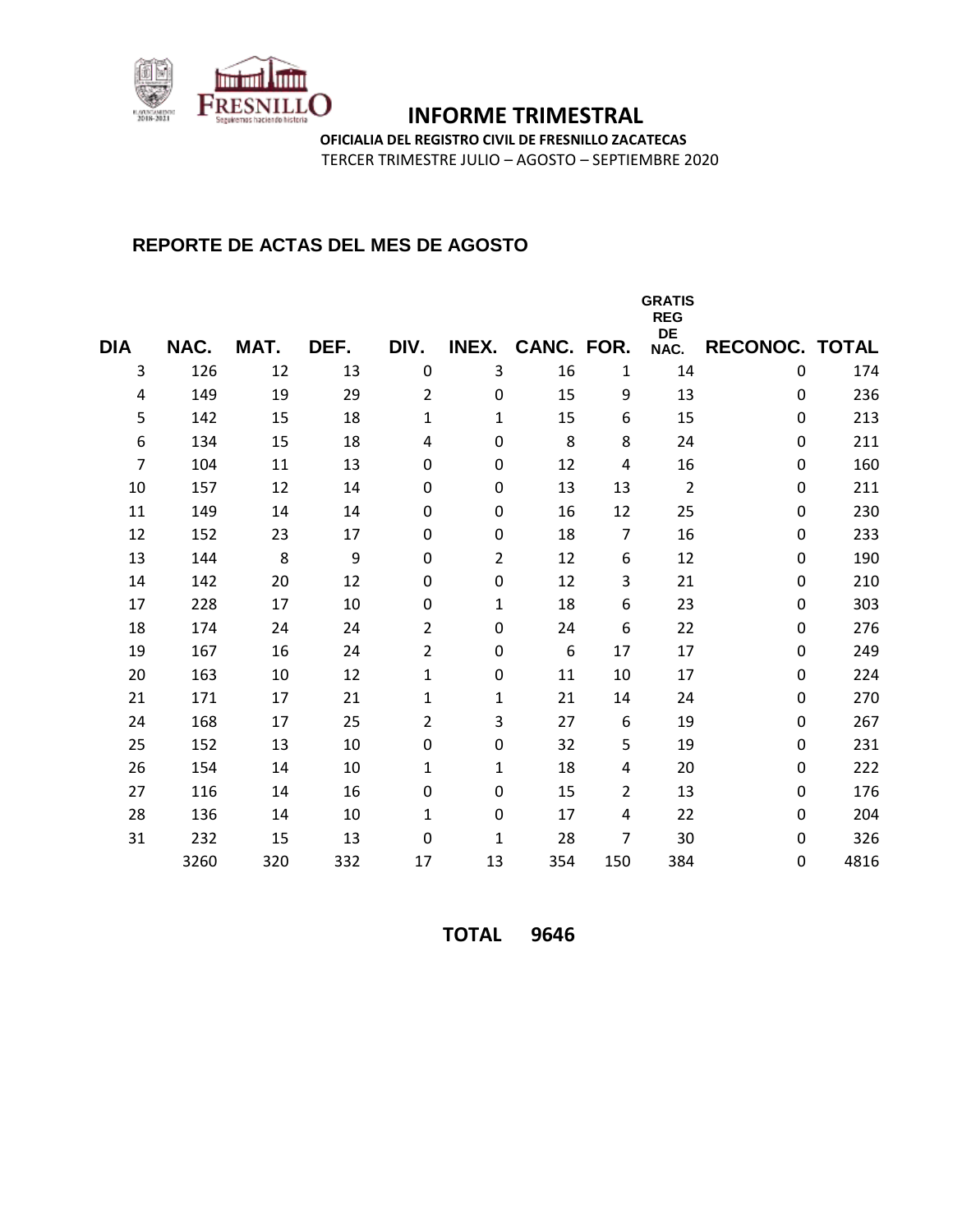

**OFICIALIA DEL REGISTRO CIVIL DE FRESNILLO ZACATECAS**

TERCER TRIMESTRE JULIO – AGOSTO – SEPTIEMBRE 2020

### **REPORTE DE ACTAS DEL MES DE SEPTIMEBRE**

|                  |                    |      |                |                         |                |                  |     | <b>GRATIS</b><br><b>REG</b><br>DE |                  |      |
|------------------|--------------------|------|----------------|-------------------------|----------------|------------------|-----|-----------------------------------|------------------|------|
| <b>DIA</b>       | NAC.               | MAT. | DEF.           | DIV.                    |                | INEX. CANC. FOR. |     | NAC.                              | RECONOC. TOTAL   |      |
| 1                | 152                | 26   | 12             | $\mathbf 1$             | $\pmb{0}$      | 30               | 9   | 23                                |                  | 253  |
| $\overline{2}$   | <b>DIA INHABIL</b> |      |                |                         |                |                  |     |                                   |                  |      |
| 3                | 221                | 16   | 30             | 3                       | 1              | 34               | 16  | 27                                | $\mathbf 0$      | 348  |
| 4                | 175                | 15   | 16             | 0                       | $\pmb{0}$      | 27               | 8   | 28                                | $\Omega$         | 269  |
| $\overline{7}$   | 205                | 23   | 22             | 6                       | $\pmb{0}$      | 16               | 4   | 26                                | $\Omega$         | 302  |
| 8                | 168                | 13   | 20             | 3                       | 1              | 33               | 4   | 16                                | 0                | 258  |
| $\boldsymbol{9}$ | 159                | 14   | 25             | $\mathbf{1}$            | $\pmb{0}$      | 14               | 6   | 12                                | $\mathbf 0$      | 231  |
| 10               | 164                | 16   | $\overline{7}$ | 0                       | $\pmb{0}$      | 16               | 10  | 12                                | 0                | 225  |
| 11               | 139                | 16   | 18             | 1                       | $\pmb{0}$      | 10               | 3   | 22                                | $\mathbf 0$      | 209  |
| 14               | 181                | 12   | 18             | $\mathbf{1}$            | $\pmb{0}$      | 13               | 11  | 31                                | 0                | 267  |
| 15               | 111                | 15   | 14             | $\boldsymbol{0}$        | 1              | 11               | 8   | 38                                | $\pmb{0}$        |      |
| 16               | <b>DIA INHABIL</b> |      |                |                         |                |                  |     |                                   |                  |      |
| 17               | 190                | 16   | 37             | $\boldsymbol{0}$        | $\mathbf{1}$   | 18               | 5   | 16                                | $\boldsymbol{0}$ | 283  |
| 18               | 176                | 25   | 14             | $\mathbf 0$             | 1              | 14               | 0   | 23                                | $\mathbf 0$      | 253  |
| 21               | 198                | 26   | 10             | $\mathbf{1}$            | $\pmb{0}$      | 27               | 9   | 21                                | 0                | 292  |
| 22               | 154                | 21   | 22             | $\mathbf{1}$            | $\overline{2}$ | 25               | 5   | 16                                | 0                | 246  |
| 23               | 145                | 16   | 11             | $\mathbf{1}$            | $\overline{2}$ | 17               | 6   | 14                                | 0                | 212  |
| 24               | 122                | 18   | 8              | 2                       | 0              | 24               | 9   | 15                                | 0                | 198  |
| 25               | 121                | 16   | 17             | 0                       | 1              | 17               | 4   | 12                                | 0                | 188  |
| 28               | 113                | 18   | 9              | 0                       | 1              | 18               | 13  | 20                                | 0                | 192  |
| 29               | 156                | 24   | 12             | $\overline{\mathbf{4}}$ | 2              | 13               | 5   | 16                                | $\Omega$         | 232  |
| 30               | 109                | 13   | 14             | $\mathbf{1}$            | 1              | 17               | 5   | 11                                | $\Omega$         | 171  |
|                  | 3159               | 359  | 336            | 26                      | 14             | 394              | 140 | 399                               | $\Omega$         | 4629 |

**TOTAL 9456**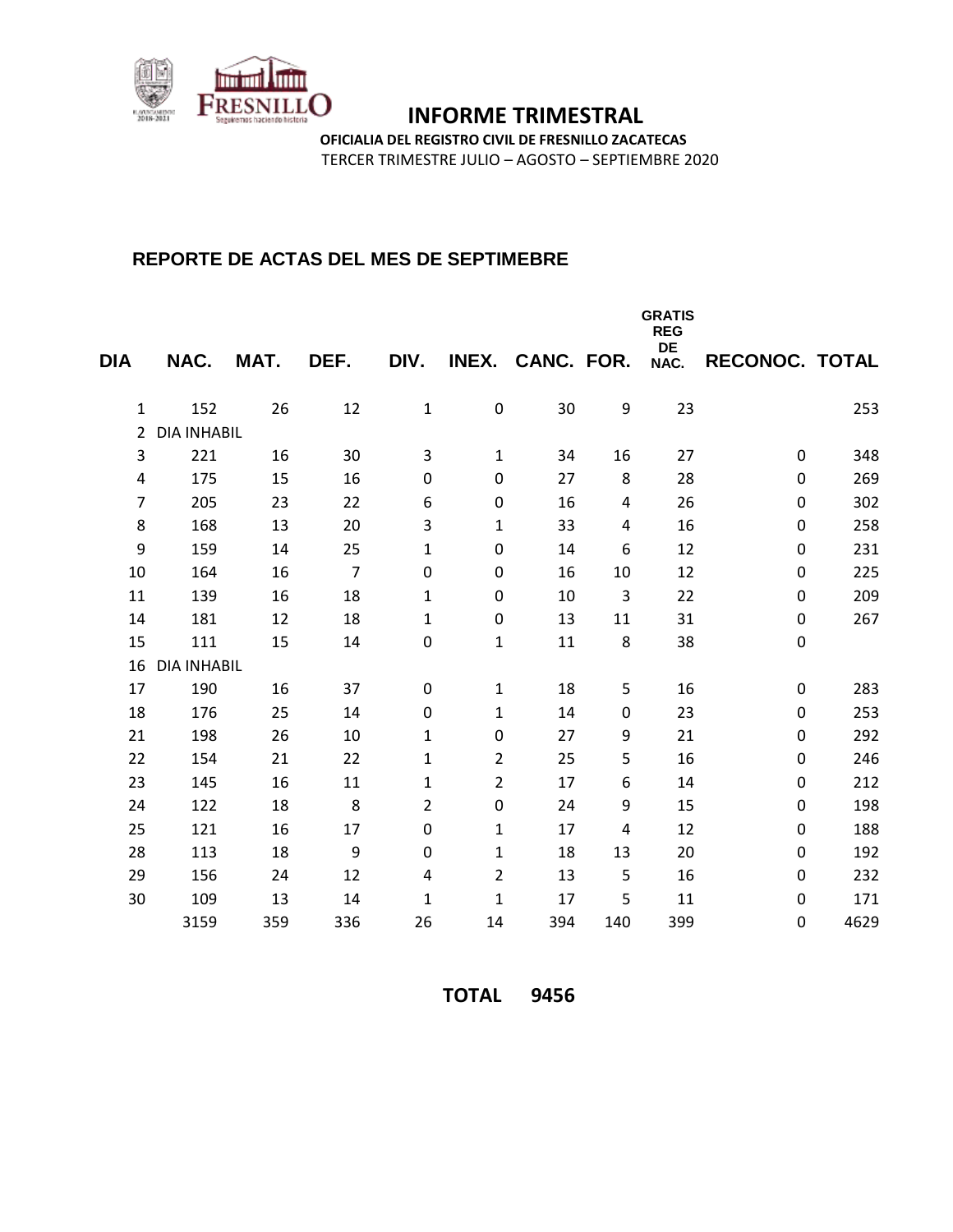

**OFICIALIA DEL REGISTRO CIVIL DE FRESNILLO ZACATECAS**

TERCER TRIMESTRE JULIO – AGOSTO – SEPTIEMBRE 2020

| <b>REGISTROS</b>                         |              |               |                   |  |  |  |
|------------------------------------------|--------------|---------------|-------------------|--|--|--|
| <b>META TRIMESTAL REAL OBTENIDA</b>      |              |               |                   |  |  |  |
|                                          |              |               |                   |  |  |  |
| <b>MES</b>                               | <b>JULIO</b> | <b>AGOSTO</b> | <b>SEPTIEMBRE</b> |  |  |  |
| <b>NACIMIENTOS</b>                       | 347          | 388           | 397               |  |  |  |
| <b>MATRIMONIOS</b>                       | 39           | 50            | 44                |  |  |  |
| <b>RECONOCIMIENTO</b><br><b>DE HIJOS</b> | 5            | 6             | 4                 |  |  |  |
| <b>ADOPCIONES</b>                        | 0            | 0             | $\mathbf{1}$      |  |  |  |
| <b>DIVORCIOS</b>                         | 19           | 12            | 14                |  |  |  |
| <b>DEFUNCIONES</b>                       | 250          | 247           | 206               |  |  |  |
| <b>PRESUNCION DE</b><br><b>MUERTE</b>    | 0            | 0             | 0                 |  |  |  |
| <b>TOTAL</b>                             | 660          | 703           | 666               |  |  |  |